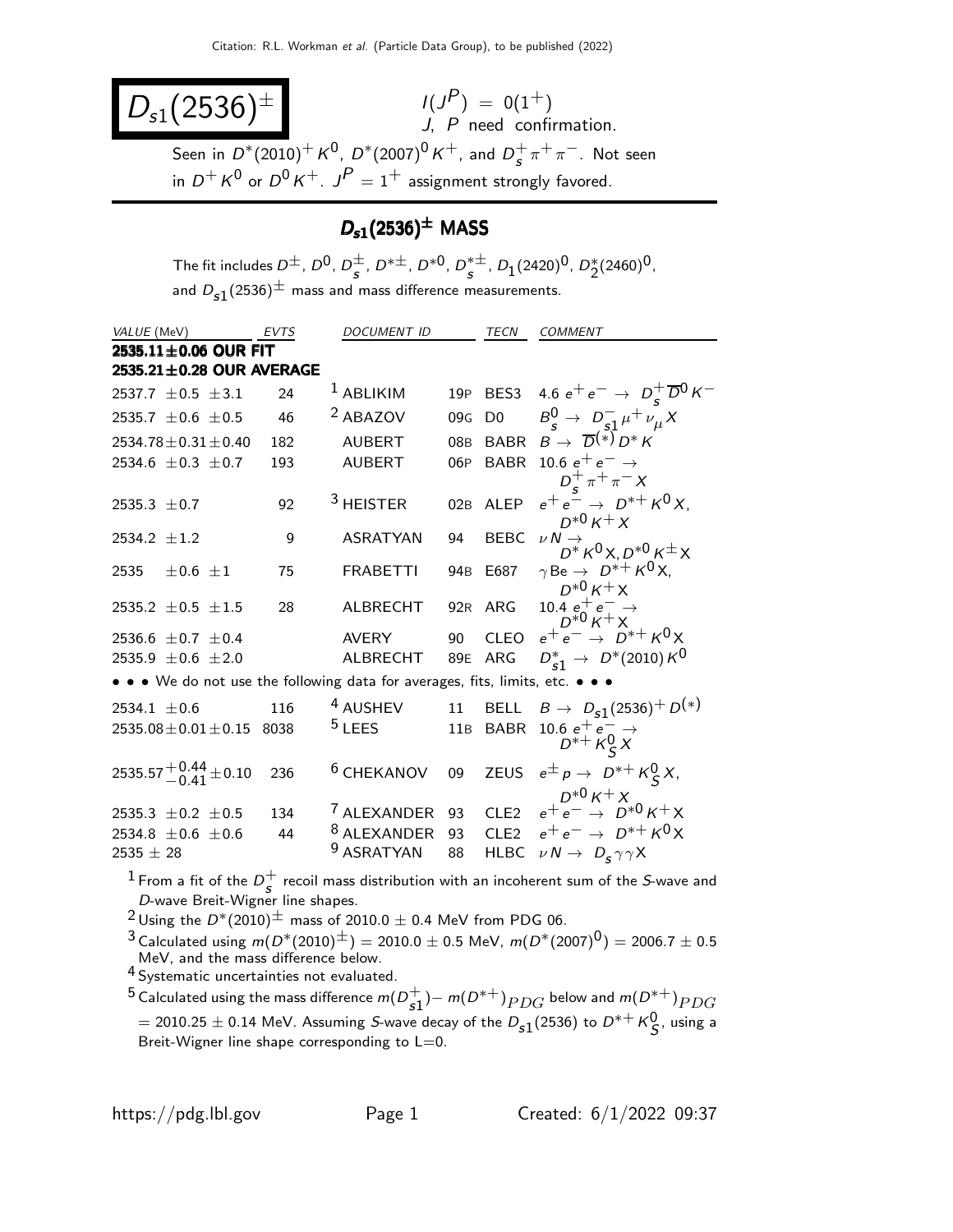<sup>6</sup> Calculated using the mass difference  $m(D_{c1}^+)$  $_{\mathfrak{s}1}^{+})$  –  $m(D^{*+})_{PDG}$  reported below and  $m(D^{*+})_{PDG} = 2010.27 \pm 0.17$  MeV.

 $7 \text{ Calculate using } m(D^*(2007)^{0}) = 2006.6 \pm 0.5 \text{ MeV}$  and the mass difference below. 8 Calculated using  $m(D^*(2010)^{\pm})=2010.1 \pm 0.6$  MeV and the mass difference below.  $9$  Not seen in  $D^*$  K.

## $m_{D_{s1}(2536)^{\pm}} - m_{D_{s}^{*}(2111)}$

The fit includes  $D^{\pm}$ ,  $D^{0}$ ,  $D^{\pm}$  $\frac{\pm}{s}$ , D<sup>\* $\pm$ </sup>, D<sup>\*0</sup>, D<sup>\* $\pm$ </sup>  $_s^{*\pm}$ ,  $D_1(2420)^0$ ,  $D_2^*(2460)^0$ , and  $D_{s1}(2536)^{\pm}$  mass and mass difference measurements.

| <i>VALUE</i> (MeV) | DOCUMENT ID                                     | TFCN | <i>COMMENT</i> |
|--------------------|-------------------------------------------------|------|----------------|
| 422.9± 0.4 OUR FIT |                                                 |      |                |
| 424 $\pm 28$       | ASRATYAN 88 HLBC $D_{\mathbf{s}}^{*\pm} \gamma$ |      |                |

## $m_{D_{s1}(2536)^{\pm}} - m_{D^*(2010)^{\pm}}$

 $m_{D_{s1}(2536)^{\pm}} - m_{D^{*}(2010)}$ <br>The fit includes  $D^{\pm}$ ,  $D^{0}$ ,  $D^{\pm}_{c}$ ,  $D^{*\pm}$ ,  $D^{*0}$ ,  $D^{*\pm}_{c}$ ,  $D^{*0}$  $\frac{\pm}{s}$ , D<sup>\* $\pm$ </sup>, D<sup>\*0</sup>, D<sup>\* $\pm$ </sup>  $_s^{*\pm}$ ,  $D_1(2420)^0$ ,  $D_2^*(2460)^0$ ,

and  $D_{s1}(2536)^{\pm}$  mass and mass difference measurements.

| VALUE (MeV) EVTS                                   |    | <i>DOCUMENT ID</i> | <b>TECN</b> | <b>COMMENT</b>                                                                                     |
|----------------------------------------------------|----|--------------------|-------------|----------------------------------------------------------------------------------------------------|
| $524.85 \pm 0.04$ OUR FIT                          |    |                    |             |                                                                                                    |
| 524.84±0.04 OUR AVERAGE                            |    |                    |             |                                                                                                    |
| $524.83 \pm 0.01 \pm 0.04$ 8038 <sup>10</sup> LEES |    |                    |             | 11B BABR 10.6 $e^+e^- \to D^{*+}K^0_S X$                                                           |
|                                                    |    |                    |             | 525.30 <sup>+</sup> 0.44 ± 0.10 236 ± 30 CHEKANOV 09 ZEUS $e^{\pm} p \rightarrow D^{*+} K^0_S X$ , |
| 525.3 $\pm$ 0.6 $\pm$ 0.1                          | 41 |                    |             | HEISTER 02B ALEP $e^+e^- \rightarrow D^{*0}K^+X$                                                   |
| 524.7 $\pm$ 0.6 $\pm$ 0.2                          |    |                    |             | 44 ALEXANDER93 CLE2 $e^+e^- \rightarrow D^{*+}K^0_S$ X                                             |
|                                                    |    |                    |             |                                                                                                    |

10 Assuming S-wave decay of the  $D_{s1}(2536)$  to  $D^{*+}K^0_S$ , using a Breit-Wigner line shape corresponding to  $L=0$ .

### $m_{D_{s1}(2536)^{\pm}} - m_{D^*(2007)^{0}}$

The fit includes  $D^{\pm}$ ,  $D^{0}$ ,  $D^{\pm}$  $\frac{\pm}{s}$ , D<sup>\* $\pm$ </sup>, D<sup>\*0</sup>, D<sup>\* $\pm$ </sup>  $_s^{*\pm}$ ,  $D_1(2420)^0$ ,  $D_2^*(2460)^0$ , and  $D_{s1}(2536)^{\pm}$  mass and mass difference measurements.

| <i>VALUE</i> (MeV)            | EVTS | DOCUMENT ID                                                   | TECN | COMMENT                                             |
|-------------------------------|------|---------------------------------------------------------------|------|-----------------------------------------------------|
|                               |      | 528.26 $\pm$ 0.05 OUR FIT Error includes scale factor of 1.2. |      |                                                     |
| $528.68 \pm 0.28$ OUR AVERAGE |      |                                                               |      |                                                     |
| $528.7 + 1.9 + 0.5$           | -51. |                                                               |      | HEISTER 02B ALEP $e^+e^- \rightarrow D^{*0}K^+X$    |
| $527.3 + 2.2$                 | 29   |                                                               |      | ACKERSTAFF 97W OPAL $e^+e^- \rightarrow D^{*0}K^+X$ |
| $528.7 + 0.2 + 0.2$           | 134  |                                                               |      | ALEXANDER 93 CLE2 $e^+e^- \rightarrow D^{*0}K^+X$   |

#### $D_{s1}(2536)^{\pm}$  WIDTH

| <i>VALUE</i> (MeV)          | CL% EVTS | DOCUMENT ID             | TECN | COMMENT                                                           |
|-----------------------------|----------|-------------------------|------|-------------------------------------------------------------------|
| $0.92 \pm 0.05$ OUR AVERAGE |          |                         |      |                                                                   |
| 1.7 $\pm$ 1.2 $\pm$ 0.6     |          | 24 $11$ ABLIKIM         |      | 19P BES3 4.6 $e^+e^- \to D_s^+ \overline{D}^0 K^-$                |
| $0.92 \pm 0.03 \pm 0.04$    |          | 8038 <sup>12</sup> LEES |      | 11B BABR 10.6 $e^+e^- \rightarrow \overrightarrow{D}^* + K^0_S X$ |
| https://pdg.lbl.gov         |          | Page 2                  |      | Created: 6/1/2022 09:37                                           |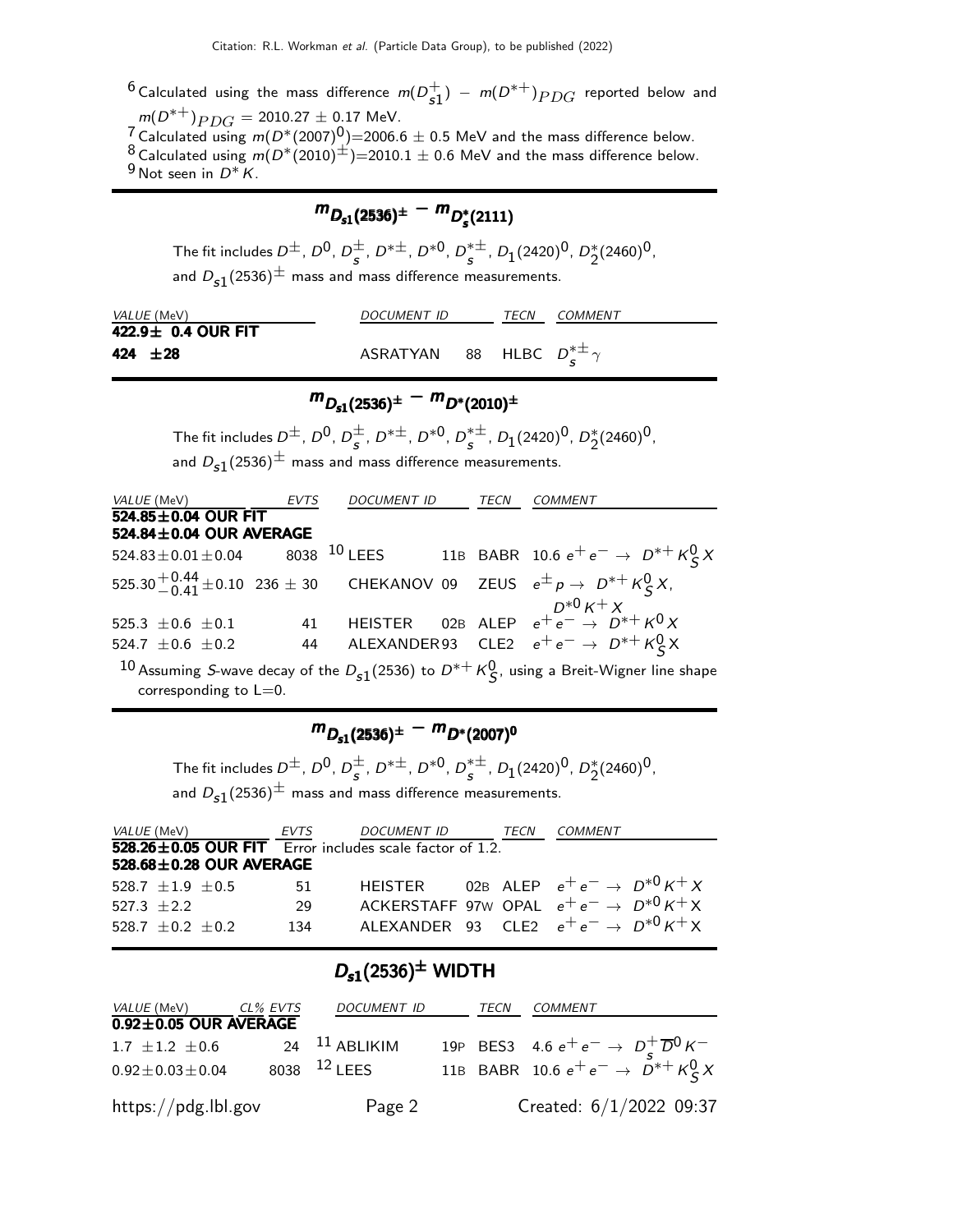• • • We do not use the following data for averages, fits, limits, etc. • • •

| $0.75 \pm 0.23$ |    |     | 116 $13$ AUSHEV |  | 11 BELL $B \to D_{s1}(2536)^+ D^{(*)}$                               |
|-----------------|----|-----|-----------------|--|----------------------------------------------------------------------|
| < 2.5           | 95 | 193 | <b>AUBERT</b>   |  | 06P BABR 10.6 $e^+e^- \rightarrow$                                   |
|                 |    |     |                 |  | $D_{\rm s}^{+} \pi^{+} \pi^{-} X$                                    |
| < 3.2           | 90 | 75  | <b>FRABETTI</b> |  | 94B E687 $\gamma$ Be $\rightarrow$ D <sup>*+</sup> K <sup>0</sup> X, |
|                 |    |     |                 |  |                                                                      |
| < 2.3           | 90 |     |                 |  | ALEXANDER 93 CLEO $e^+e^- \rightarrow D^{*0}K^+X$                    |
| $<$ 3.9         | 90 |     | ALBRECHT        |  | 92R ARG 10.4 $e^+e^- \rightarrow D^{*0}\,K^+X$                       |
| < 5.44          | 90 |     | <b>AVERY</b>    |  | 90 CLEO $e^+e^- \rightarrow D^{*+}K^0X$                              |
| $<$ 4.6         | 90 |     | ALBRECHT        |  | 89E ARG $D_{c1}^* \rightarrow D^*(2010) K^0$                         |
|                 |    |     |                 |  |                                                                      |

 $^{11}$  From a fit of the  $D_{\rm c}^+$  $^+_s$  recoil mass distribution with an incoherent sum of the S-wave and<br>s S-wave Breit-Wigner line shapes.

12 Assuming S-wave decay of the  $D_{s1}(2536)$  to  $D^{*+}K^0_S$ , using a Breit-Wigner line shape corresponding to  $L=0$ .

13 Systematic uncertainties not evaluated.

#### $D_{s1}(2536)^+$  DECAY MODES

Branching fractions are given relative to the one DEFINED AS 1.  $D_{s1}(2536)^-$  modes are charge conjugates of the modes below.

|                       | Mode                         | Fraction $(\Gamma_i/\Gamma)$ | Confidence level |
|-----------------------|------------------------------|------------------------------|------------------|
| $\Gamma_1$            | $D^*(2010)^+ K^0$            | $0.85 \pm 0.12$              |                  |
| $\Gamma_2$            | $(D^*(2010)^+ K^0)_{S-wave}$ | $0.61 \pm 0.09$              |                  |
| $\Gamma_3$            | $(D^*(2010)^+ K^0)_{D-wave}$ |                              |                  |
| $\Gamma_4$            | $D^+\pi^- K^+$               | $0.028 \pm 0.005$            |                  |
| $\Gamma_5$            | $D^*(2007)^0 K^+$            | <b>DEFINED AS 1</b>          |                  |
| $\Gamma_6$            | $D^+ K^0$                    | < 0.34                       | $90\%$           |
| $\Gamma_7$            | $D^0 K^+$                    | < 0.12                       | 90%              |
| $\Gamma_8$            | $D_s^{*+}\gamma$             | possibly seen                |                  |
| $\Gamma$ <sub>9</sub> |                              | seen                         |                  |

### $D_{s1}(2536)^+$  BRANCHING RATIOS

| $\Gamma(D^*(2007)^0 K^+)/\Gamma(D^*(2010)^+ K^0)$ |              | $\Gamma_5/\Gamma_1$      |  |      |                                                                                          |
|---------------------------------------------------|--------------|--------------------------|--|------|------------------------------------------------------------------------------------------|
| <b>VALUE</b>                                      | <b>EVTS</b>  | <b>DOCUMENT ID</b>       |  | TECN | <b>COMMENT</b>                                                                           |
| $1.18 \pm 0.16$ OUR AVERAGE                       |              |                          |  |      |                                                                                          |
| $0.88 \pm 0.24 \pm 0.08$                          | 116          | AUSHEV                   |  |      | 11 BELL $B \to D_{s1}(2536)^+ D^{(*)}$<br>09 ZEUS $e^{\pm} p \to D^{*+} K^0_S X$ ,       |
| 2.3 $\pm$ 0.6 $\pm$ 0.3                           | $236 \pm 30$ | CHEKANOV                 |  |      |                                                                                          |
| $1.32 \pm 0.47 \pm 0.23$                          |              | 92 <sup>14</sup> HEISTER |  |      | 02B ALEP $e^{+}e^{-} \rightarrow D^{*+}K^{0}X$ ,<br>$D^{*0} K^+ X$                       |
| 1.9 $\pm 1.1$ $\pm 0.4$                           |              |                          |  |      | 35 <sup>14</sup> ACKERSTAFF 97w OPAL $e^+e^- \rightarrow D^{*0}K^+X$ ,<br>$n*+ \kappa 0$ |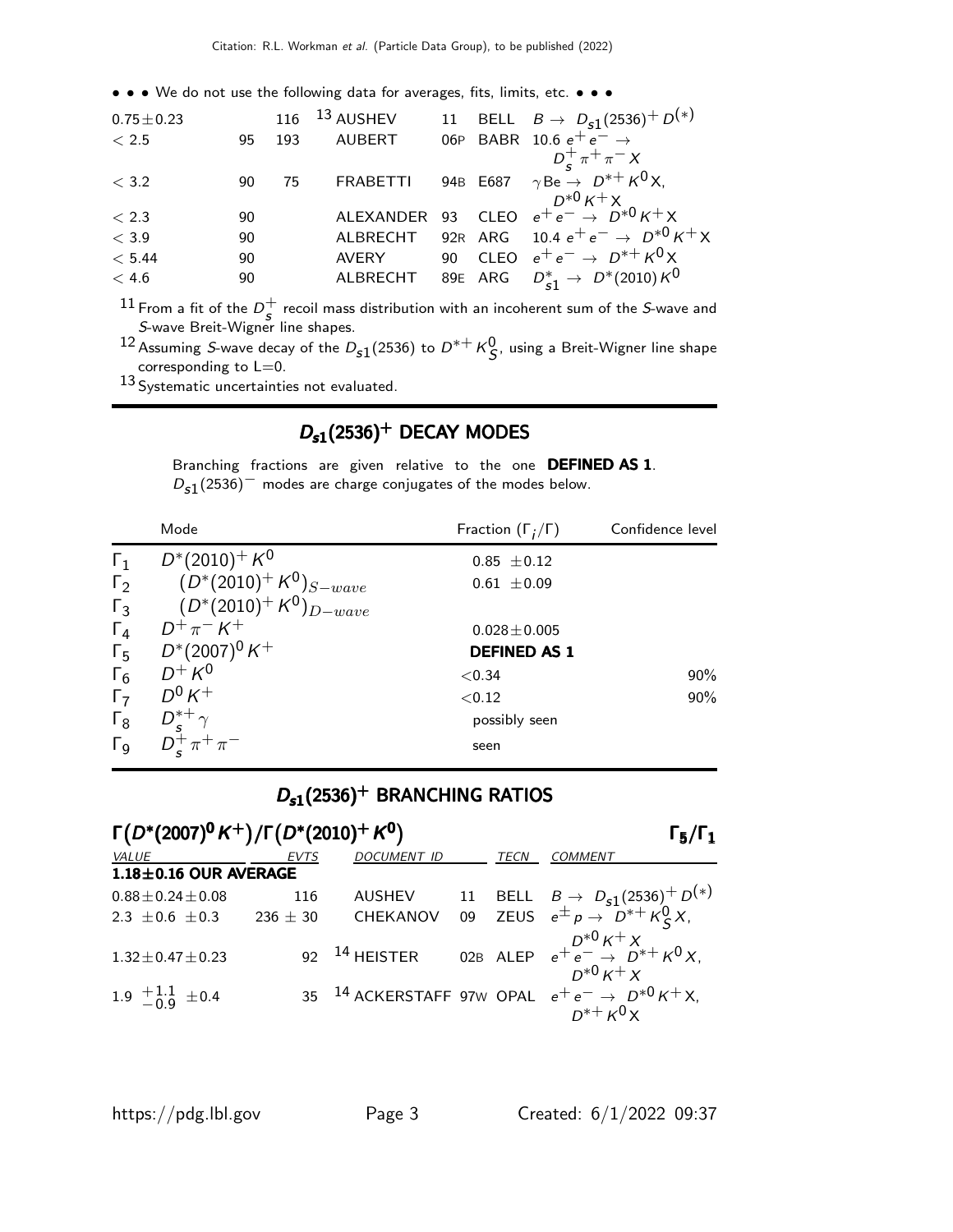| $1.1 \pm 0.3$                                                                         |                  | ALEXANDER 93 CLEO                                               |             |         | $e^+e^ \rightarrow$<br>$D^{*0}$ $K^+$ $\times$ , $D^{*+}$ $K^0$ $\times$ |                     |
|---------------------------------------------------------------------------------------|------------------|-----------------------------------------------------------------|-------------|---------|--------------------------------------------------------------------------|---------------------|
| 1.4 $\pm$ 0.3 $\pm$ 0.2                                                               |                  | <sup>15</sup> ALBRECHT 92R ARG                                  |             |         |                                                                          |                     |
|                                                                                       |                  |                                                                 |             |         | 10.4 $e^+e^ \rightarrow$<br>$D^{*0}K^+X, D^{*+}K^0X$                     |                     |
|                                                                                       |                  | $^{14}$ Ratio of the production rates measured in $Z^0$ decays. |             |         |                                                                          |                     |
|                                                                                       |                  | $15$ Evaluated by us from published inclusive cross-sections.   |             |         |                                                                          |                     |
| $\Gamma((D^*(2010)^+K^0)_{S-wave})/\Gamma(D^*(2010)^+K^0)$                            |                  |                                                                 |             |         |                                                                          | $\Gamma_2/\Gamma_1$ |
| <b>VALUE</b>                                                                          | EVTS             | DOCUMENT ID TECN COMMENT                                        |             |         |                                                                          |                     |
| $0.72 \pm 0.05 \pm 0.01$                                                              | 5485             | BALAGURA 08 BELL 10.6 $e^+e^- \rightarrow D^{*+}K^0X$           |             |         |                                                                          |                     |
| $\Gamma(D^+\pi^-K^+)/\Gamma(D^*(2010)^+K^0)$                                          |                  |                                                                 |             |         |                                                                          | $\Gamma_4/\Gamma_1$ |
| $VALUE$ (units $10^{-2}$ ) EVTS                                                       |                  | DOCUMENT ID                                                     | <b>TECN</b> | COMMENT |                                                                          |                     |
| $3.27 \pm 0.18 \pm 0.37$                                                              | 1264             | BALAGURA<br>08                                                  | <b>BELL</b> |         | 10.6 $e^+e^ \rightarrow$ $D^+\pi^-K^+X$                                  |                     |
| $\Gamma(D^+ K^0)/\Gamma(D^*(2010)^+ K^0)$                                             |                  |                                                                 |             |         |                                                                          |                     |
|                                                                                       |                  |                                                                 |             |         |                                                                          | $\Gamma_6/\Gamma_1$ |
| <i>VALUE</i>                                                                          | $CL\%$<br>90     | DOCUMENT ID TECN COMMENT                                        |             |         | CLEO $e^+e^- \rightarrow D^{*+}K^0X$                                     |                     |
| < 0.40<br>• • • We do not use the following data for averages, fits, limits, etc. • • |                  | ALEXANDER 93                                                    |             |         |                                                                          |                     |
| < 0.43                                                                                | 90               | ALBRECHT                                                        |             |         | 89E ARG $D_{s1}^* \to D^*(2010)K^0$                                      |                     |
|                                                                                       |                  |                                                                 |             |         |                                                                          |                     |
| $\Gamma(D^0 K^+)/\Gamma(D^*(2007)^0 K^+)$                                             |                  |                                                                 |             |         |                                                                          | $\Gamma_7/\Gamma_5$ |
| <b>VALUE</b>                                                                          | $CL\%$           | DOCUMENT ID                                                     |             |         | TECN COMMENT                                                             |                     |
| < 0.12                                                                                | 90               | ALEXANDER                                                       | 93          |         | CLEO $e^+e^- \rightarrow D^{*0}K^+X$                                     |                     |
| $\Gamma(D_s^{*+}\gamma)/\Gamma_{\rm total}$                                           |                  |                                                                 |             |         |                                                                          | $\Gamma_8/\Gamma$   |
| <i>VALUE</i>                                                                          |                  | DOCUMENT ID                                                     |             |         | TECN COMMENT                                                             |                     |
| possibly seen                                                                         |                  | <b>ASRATYAN</b>                                                 | 88          |         | HLBC $\nu N \rightarrow D_s \gamma \gamma X$                             |                     |
| $\Gamma(D_s^{*+}\gamma)/\Gamma(D^*(2007)^0K^+)$                                       |                  |                                                                 |             |         |                                                                          | $\Gamma_8/\Gamma_5$ |
| VALUE                                                                                 |                  | DOCUMENT ID                                                     |             |         | TECN COMMENT                                                             |                     |
| < 0.42                                                                                | <u>CL%</u><br>90 | <b>ALEXANDER</b>                                                | 93          |         | CLEO $e^+e^- \rightarrow D^{*0}K^+X$                                     |                     |
|                                                                                       |                  |                                                                 |             |         |                                                                          |                     |
| $\Gamma(D_s^+\pi^+\pi^-)/\Gamma_{\rm total}$                                          |                  |                                                                 |             |         |                                                                          | $\Gamma_9/\Gamma$   |
| <i>VALUE</i>                                                                          |                  | DOCUMENT ID                                                     | TECN        |         | <i>COMMENT</i>                                                           |                     |
| seen                                                                                  |                  | AUBERT                                                          |             |         | 06P BABR 10.6 $e^+e^- \rightarrow D_s^+\pi^+\pi^-X$                      |                     |

# $D_{s1}(2536)^{\pm}$  REFERENCES

| ABLIKIM  |    | 19P CP C43 031001  | M. Ablikim et al.       |                 | (BESIII Collab.) |
|----------|----|--------------------|-------------------------|-----------------|------------------|
| AUSHEV   | 11 | PR D83 051102      | T. Aushev et al.        |                 | (BELLE Collab.)  |
| LEES     |    | 11B PR D83 072003  | J.P. Lees <i>et al.</i> | (BABAR Collab.) |                  |
| ABAZOV   |    | 09G PRL 102 051801 | V.M. Abazov et al.      |                 | (D0 Collab.)     |
| CHEKANOV | 09 | EPJ C60 25         | S. Chekanov et al.      |                 | (ZEUS Collab.)   |
| AUBERT   |    | 08B PR D77 011102  | B. Aubert et al.        | (BABAR Collab.) |                  |
| BALAGURA | 08 | PR D77 032001      | V. Balagura et al.      |                 | (BELLE Collab.)  |
| AUBERT   |    | 06P PR D74 032007  | B. Aubert et al.        | (BABAR Collab.) |                  |
| PDG      |    | 06 JP G33 1        | W.-M. Yao et al.        |                 | (PDG Collab.)    |